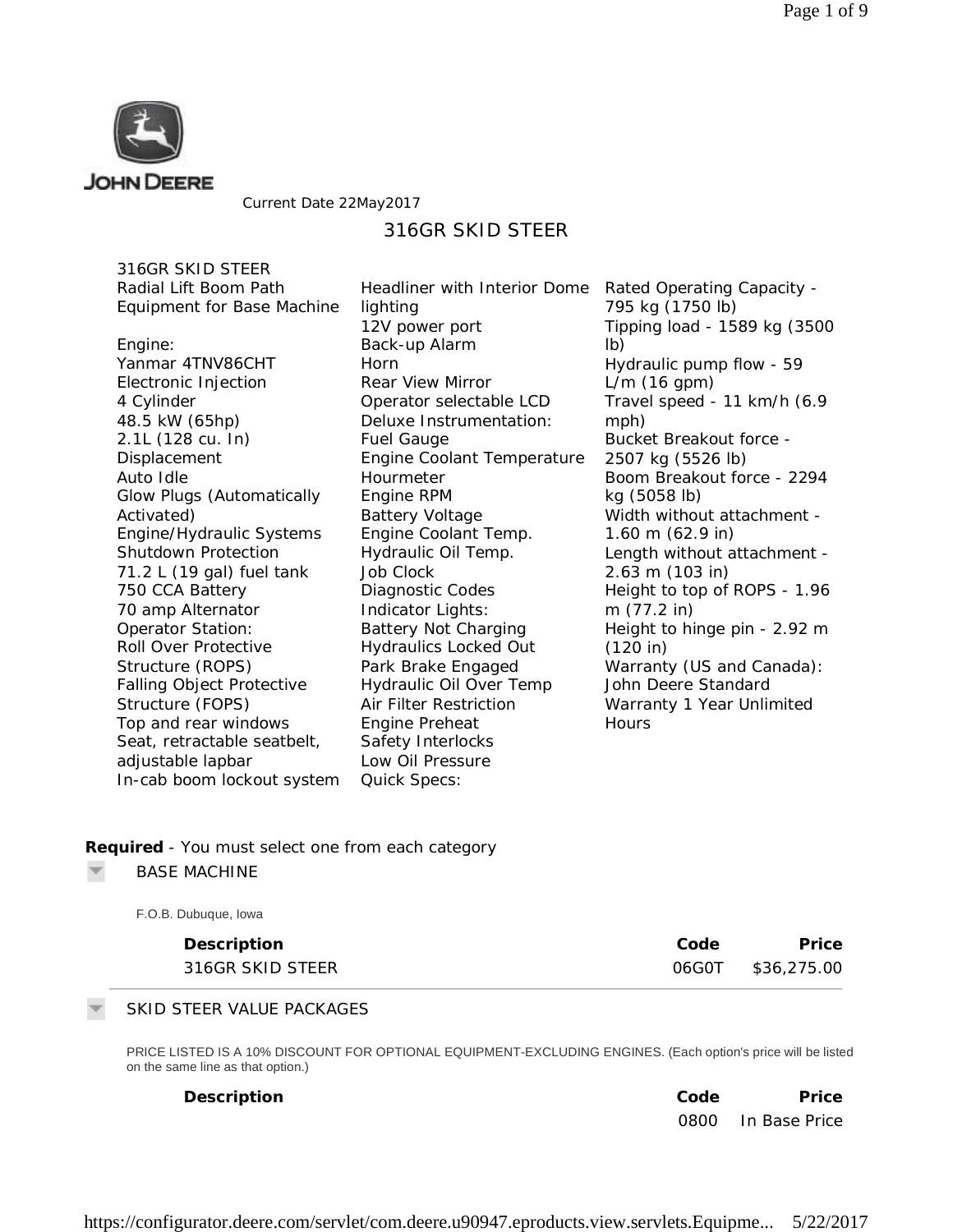### Standard Skid Steer

Note: Includes standard equipment.

| Rental Package with Foot Controls                                                                                                                                                                                                                                                                                                                                                                                                                                                                                                                                                                                                                                                    | 0875 | (\$318.00)   |
|--------------------------------------------------------------------------------------------------------------------------------------------------------------------------------------------------------------------------------------------------------------------------------------------------------------------------------------------------------------------------------------------------------------------------------------------------------------------------------------------------------------------------------------------------------------------------------------------------------------------------------------------------------------------------------------|------|--------------|
| Package Includes:<br>Foot Controls (0900)<br>Single-Speed (1025)<br>Engine - Turbocharged (1301)<br>English Operator's Manual & Decals (1501)<br>10x16.5 Brawler Treaded SolidFlex (2400)<br>Standard Hydraulics (3000)<br>2-Inch Seat Belt (4000)<br>Manual Quik-Tatch (5000)<br>Canopy - ROPS / FOPS (5200)<br>Seat (Vinyl) (6000).                                                                                                                                                                                                                                                                                                                                                |      |              |
| Utility Package with E-H (ISO Pattern) Joysticks                                                                                                                                                                                                                                                                                                                                                                                                                                                                                                                                                                                                                                     | 0880 | (\$1,023.00) |
| Package Includes:<br>E-H (ISO) Joystick Controls (0950)<br>Two-Speed (1050)<br>Engine - Turbocharged (1301)<br>English Operator's Manual & Decals (1501)<br>10x16.5 10PR Galaxy Hulk (2430)<br>Standard Hydraulics, Hydraulic Self-Leveling Up and Ride Control (3004)<br>2-Inch Seat Belt (4000)<br>Power Quik-Tatch (5001)<br>Canopy - ROPS / FOPS (5200)<br>Vinyl, Air-Ride Seat (6003)<br>Keyless Start (Sealed Switch Module) (8395)<br>Deluxe Lighting Package (8515).                                                                                                                                                                                                         |      |              |
| Cab with Air Conditioning, Heat / Defrost & E-H (ISO or H<br>Pattern Switchable) with Performance Package                                                                                                                                                                                                                                                                                                                                                                                                                                                                                                                                                                            | 0885 | (\$1,640.00) |
| Package Includes:<br>E-H (ISO or H-Pattern Switchable) with Performance Package (0985)<br>Two-Speed (1050)<br>Engine - Turbocharged (1301)<br>English Operator's Manual & Decals (1501)<br>10x16.5 10PR Galaxy Hulk (2430)<br>Standard Hydraulics, Hydraulic Self-Leveling Up and Ride Control (3004)<br>3-Inch Seat Belt with Shoulder Harness (4003)<br>Power Quik-Tatch (5001)<br>Cab Enclosure with Air Conditioning, Heat and Defrost (5204)<br>Air Suspension Seat (Cloth with Heat) (6006)<br>Chrome Exhaust (8225)<br>Radio, AM/FM with Aux Input (8340)<br>Foot Rest with Floormat (8380)<br>Keyless Start (Sealed Switch Module) (8395)<br>Deluxe Lighting Package (8515). |      |              |
| <b>ENGINE</b>                                                                                                                                                                                                                                                                                                                                                                                                                                                                                                                                                                                                                                                                        |      |              |
| Description                                                                                                                                                                                                                                                                                                                                                                                                                                                                                                                                                                                                                                                                          | Code | Price        |
| Engine - Turbocharged                                                                                                                                                                                                                                                                                                                                                                                                                                                                                                                                                                                                                                                                | 1301 | \$1,304.00   |
| Option for the United States, Canada, or regions that use ultra low sulfur fuels. This                                                                                                                                                                                                                                                                                                                                                                                                                                                                                                                                                                                               |      |              |

engine is certified to FT4 EPA emission standards.

Yanmar 4TNV86CT 2.0L 4 Cylinder Turbo-Charged 65 Gross hp (48.5 kW) 61 Net hp (45.6 kW).

 $\overline{\nabla}$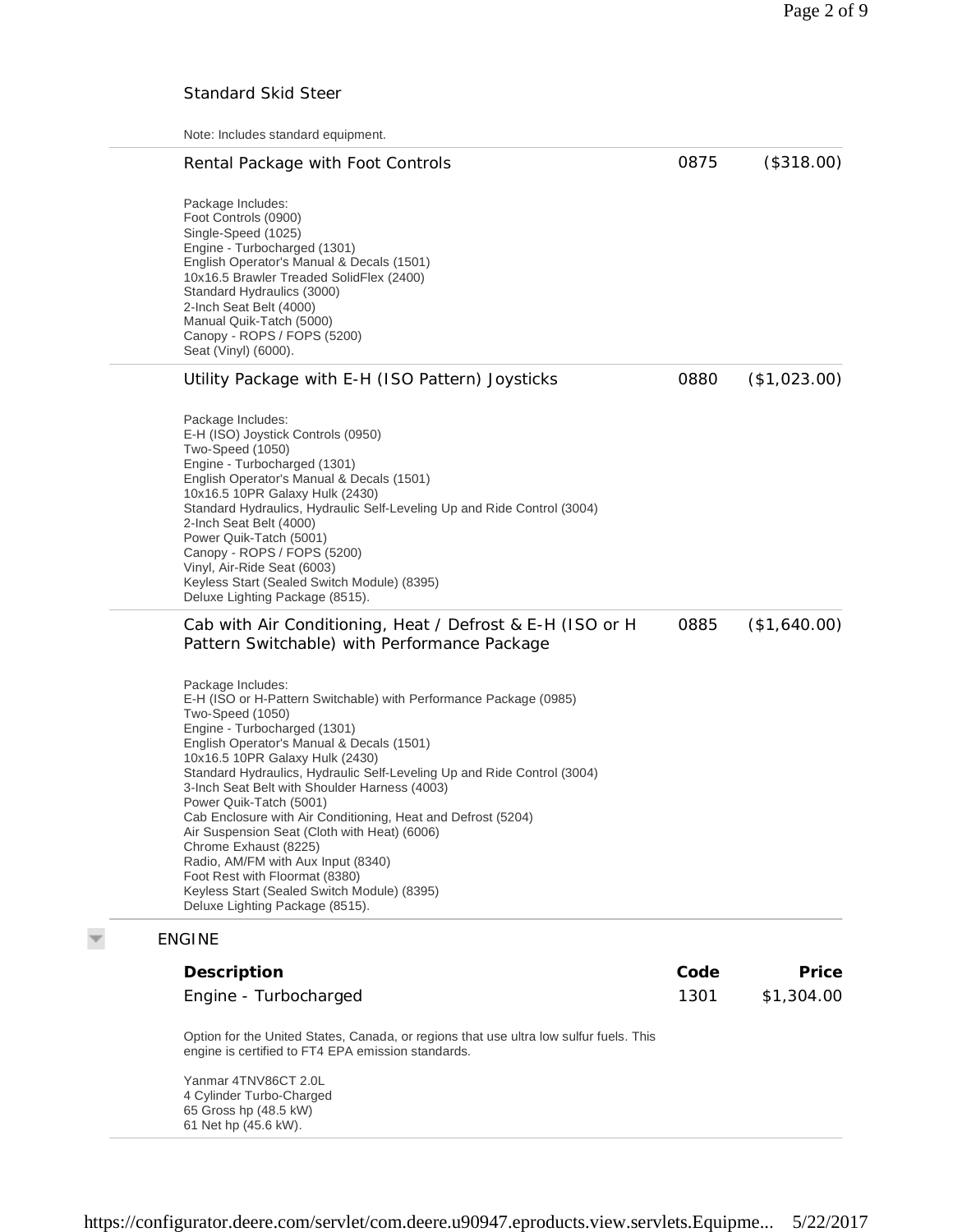### OPERATOR STATION

 $\overline{\nabla}$ 

| Description                                                                                                                                                                            | Code | Price         |
|----------------------------------------------------------------------------------------------------------------------------------------------------------------------------------------|------|---------------|
| Canopy - ROPS / FOPS                                                                                                                                                                   | 5200 | In Base Price |
| Cab Enclosure with Heat and Defrost                                                                                                                                                    | 5202 | \$2,916.00    |
| Cab Enclosure with Air-Conditioning, Heat and Defrost                                                                                                                                  | 5204 | \$4,473.00    |
| Glass Front Door w/ Wiper and Glass Slide Windows. Requires 2-inch Seat Belt<br>with Shoulder Harness (4001) or 3-inch Seat Belt with Shoulder Harness (4003).                         |      |               |
| <b>SEAT</b>                                                                                                                                                                            |      |               |
| Description                                                                                                                                                                            | Code | Price         |
| Seat (Vinyl)                                                                                                                                                                           | 6000 | (\$417.00)    |
| Mechanical Suspension Seat (Vinyl)                                                                                                                                                     | 6001 | In Base Price |
| Air Suspension Seat (Cloth with Heat)                                                                                                                                                  | 6006 | \$625.00      |
| For use with Cab 5204.                                                                                                                                                                 |      |               |
| Vinyl, Air-Ride Seat                                                                                                                                                                   | 6003 | \$452.00      |
| <b>SEAT BELTS</b>                                                                                                                                                                      |      |               |
| Description                                                                                                                                                                            | Code | Price         |
| 2-Inch Seat Belt                                                                                                                                                                       | 4000 | In Base Price |
| For use with Canopy - ROPS / FOPS (5200).                                                                                                                                              |      |               |
| 2-Inch Seat Belt with Shoulder Harness                                                                                                                                                 | 4001 | \$212.00      |
| 3-Inch Seat Belt with Shoulder Harness                                                                                                                                                 | 4003 | \$379.00      |
| <b>CONTROLS</b>                                                                                                                                                                        |      |               |
| Description                                                                                                                                                                            | Code | Price         |
| Foot Controls                                                                                                                                                                          | 0900 | In Base Price |
| Hands Only Controls                                                                                                                                                                    | 0925 | \$796.00      |
| E-H (ISO Pattern) Joystick Controls                                                                                                                                                    | 0950 | \$2,565.00    |
| E-H (ISO or H Pattern Switchable) with Performance<br>Package                                                                                                                          | 0985 | \$3,067.00    |
| Includes:<br>Selectable Propel Aggressiveness Settings (Production, Utility, Precision modes)<br>Creeper Mode<br>Boom and Bucket Speed Settings (Production, Utility, Precision modes) |      |               |
| Code 8395 Keyless Start (Sealed Switch Module) is required.                                                                                                                            |      |               |
| Includes Switchable Accelerator/Decelerator with right side foot pedal when<br>operating in ISO or H-Pattern Joystick Control mode.                                                    |      |               |

## **TRANSMISSION**

 $\overline{\nabla}$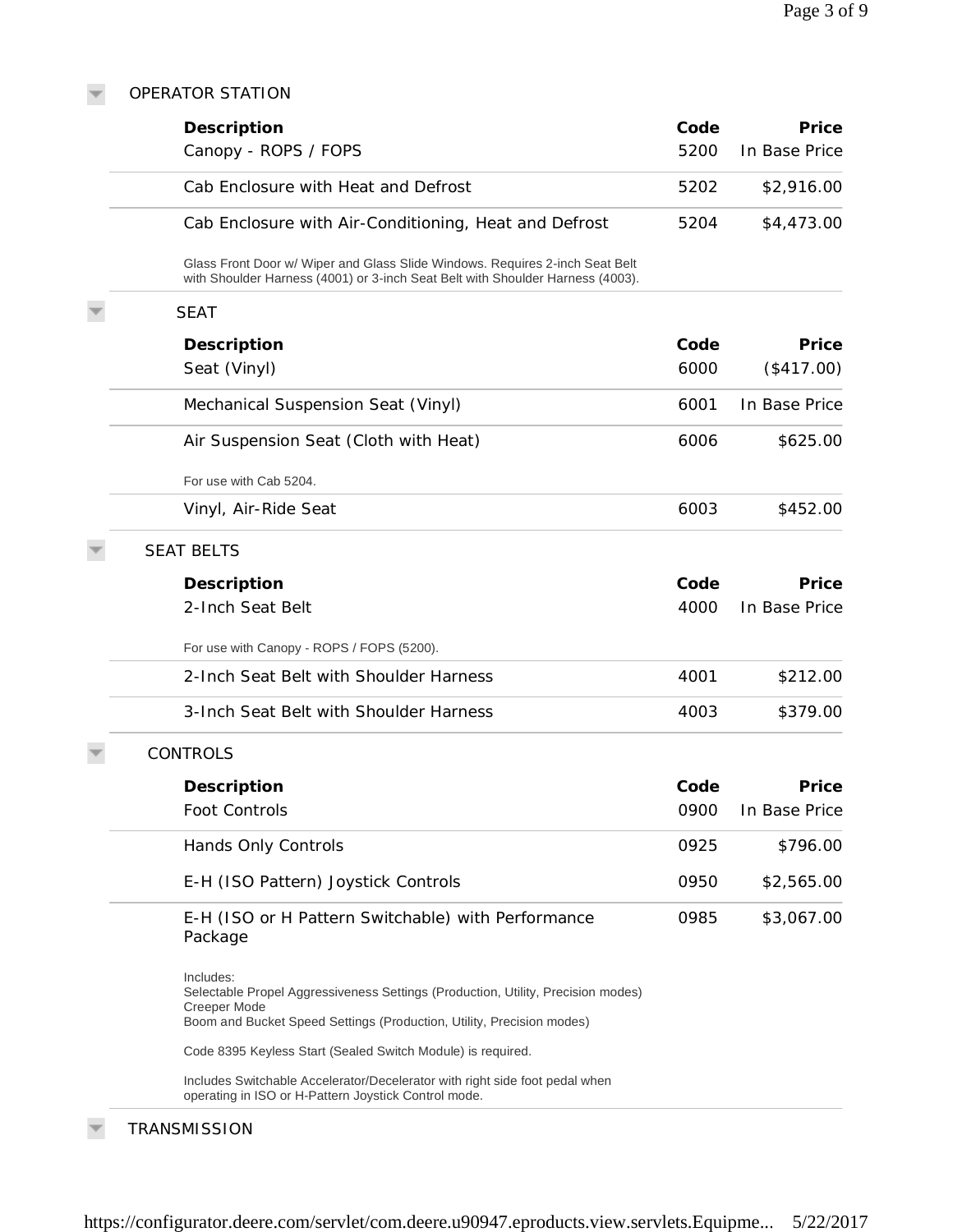| Description<br>Single-Speed                                                                                                                                           | Code<br>1025 | Price<br>In Base Price |
|-----------------------------------------------------------------------------------------------------------------------------------------------------------------------|--------------|------------------------|
| Two-Speed                                                                                                                                                             | 1050         | \$1,608.00             |
| <b>HYDRAULIC OPTIONS</b>                                                                                                                                              |              |                        |
| Description<br><b>Standard Hydraulics</b>                                                                                                                             | Code<br>3000 | Price<br>In Base Price |
| Auxiliary Pump Flow = 16 gpm.                                                                                                                                         |              |                        |
| Standard Hydraulics and Hydraulic Self-Leveling Up                                                                                                                    | 3001         | \$575.00               |
| Auxiliary Pump Flow = 16 gpm.                                                                                                                                         |              |                        |
| Standard Hydraulics, Hydraulic Self-Leveling Up and Ride<br>Control                                                                                                   | 3004         | \$1,250.00             |
| Auxiliary Pump Flow = 16 gpm.                                                                                                                                         |              |                        |
| QUIK-TATCH                                                                                                                                                            |              |                        |
| Description                                                                                                                                                           | Code         | Price                  |
| Manual Quik-Tatch                                                                                                                                                     | 5000         | In Base Price          |
| Power Quik-Tatch                                                                                                                                                      | 5001         | \$724.00               |
| <b>WHEELS AND TIRES</b>                                                                                                                                               |              |                        |
| Description                                                                                                                                                           | Code         | Price                  |
| 10x16.5 8 PR SKS Extra-Wall                                                                                                                                           | 2280         | \$1,321.00             |
| For use primarily in light duty or dirt applications.<br>Gives 62.9 in. Skid Steer width at narrow setting<br>Gives 69.3 in. Skid Steer width at wide setting.        |              |                        |
| 10x16.5 10 PR Galaxy "Beefy Baby III" HD                                                                                                                              | 2040         | \$1,826.00             |
| For use primarily in medium duty applications.<br>Gives 62.5 in. Skid Steer width at narrow setting<br>Gives 68.9 in. Skid Steer width at wide setting.               |              |                        |
| 10x16.5 10 PR Galaxy "Beefy Baby III" HD 60" Machine<br>Width                                                                                                         | 2041         | \$1,976.00             |
| For use primarily in medium duty applications.<br>Gives 60.0 in. Skid Steer width at narrow setting<br>Gives 71.4 in. Skid Steer width at wide setting.               |              |                        |
| 10x16.5 10 PR Galaxy Hulk                                                                                                                                             | 2430         | \$2,031.00             |
| For use primarily in medium duty/hard surface applications.<br>Gives 62.8 in. Skid Steer width at narrow setting.<br>Gives 69.2 in. Skid Steer width at wide setting. |              |                        |
| 10x16.5 Brawler Treaded SolidFlex                                                                                                                                     | 2400         | \$3,600.00             |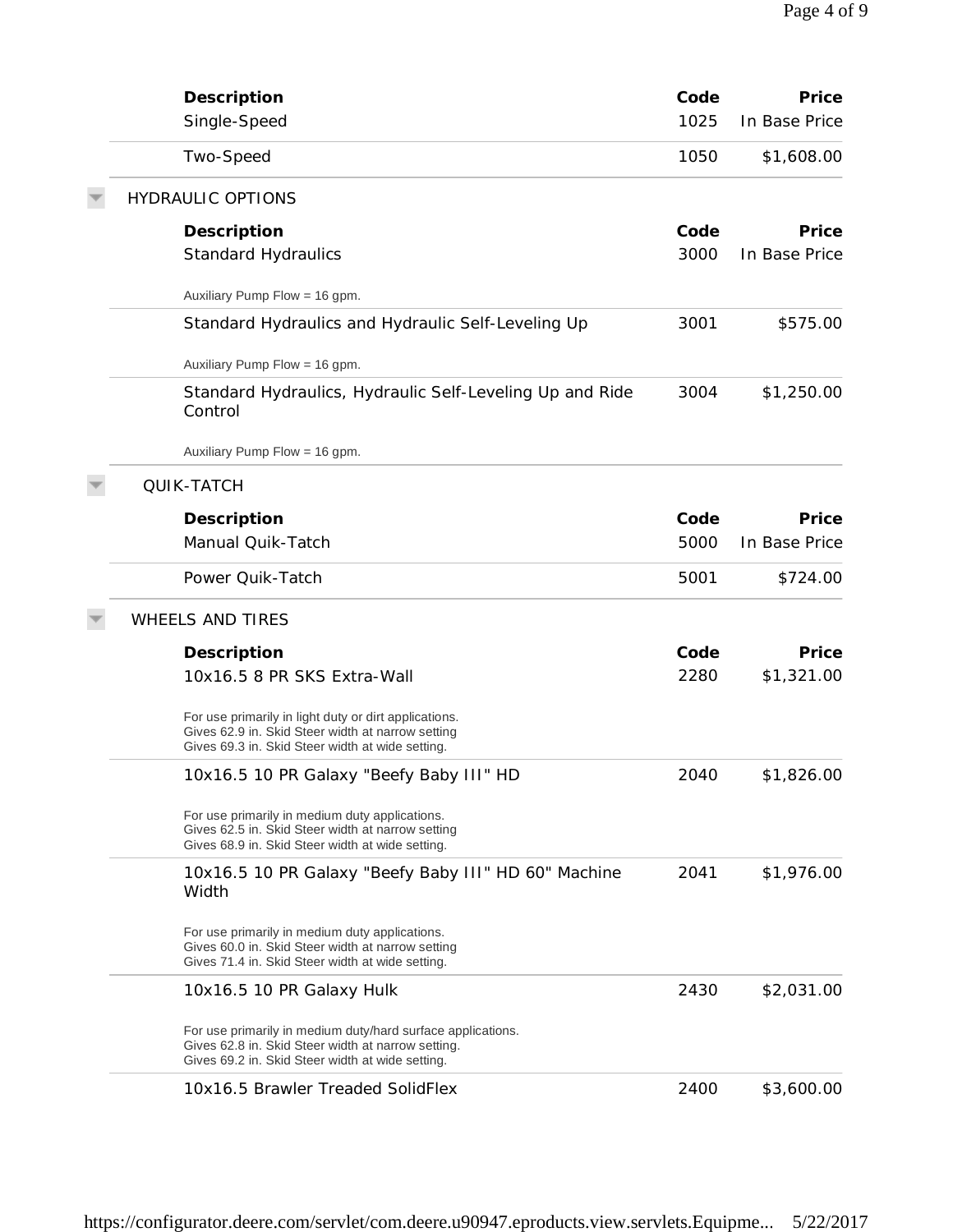| <b>OPERATOR MANUAL &amp; DECALS</b>                                                                      |      |           |
|----------------------------------------------------------------------------------------------------------|------|-----------|
| Description                                                                                              | Code | Price     |
| English Operator's Manual & Decals                                                                       | 1501 | No Charge |
| For use with FT4 Engine.                                                                                 |      |           |
| English Operator's Manual & No Text Decals                                                               | 1503 | No Charge |
| Not for Canada<br>For use with IT4/Stage IIIB Engine.                                                    |      |           |
| Spanish Operator's Manual & Decals                                                                       | 1515 | No Charge |
| For use with FT4 Engine.                                                                                 |      |           |
| Spanish Operator's Manual & No Text Decals                                                               | 1516 | No Charge |
| Not for Canada.<br>For use with IT4/Stage IIIB Engine.                                                   |      |           |
| Optional - Select as desired                                                                             |      |           |
| KITS AND ACCESSORIES - FACTORY INSTALLED                                                                 |      |           |
| Description                                                                                              | Code | Price     |
| Battery, Heavy Duty, 925cca                                                                              | 8045 | \$55.00   |
| NOTE: Not for use with Cold Start Package (8050).                                                        |      |           |
| Cold Start Package                                                                                       | 8050 | \$303.00  |
| Includes Heavy Duty 925cca Battery, Hydraulic Bypass, and Block Heater. (110<br>volt)                    |      |           |
| Includes Hydrau XR Cold Start Oil for Hydraulics.                                                        |      |           |
| <b>Chrome Exhaust</b>                                                                                    | 8225 | \$75.00   |
| Rear Counterweight, 2 100LBS                                                                             | 8131 | \$375.00  |
| Radio, AM/FM with Aux Input                                                                              | 8340 | \$540.00  |
| For use with enclosed cab only: codes 5204 & 5205.                                                       |      |           |
| Foot Rest with Floormat                                                                                  | 8380 | \$144.00  |
| For use with E-H (ISO Pattern) Joystick Controls (0950), or E-H (H Pattern)<br>Joystick Controls (0975). |      |           |
| Keyless Start (Sealed Switch Module)                                                                     | 8395 | \$399.00  |
| Includes: programmable machine security code system.                                                     |      |           |
| E-H Attachment Performance Package                                                                       | 8400 | \$296.00  |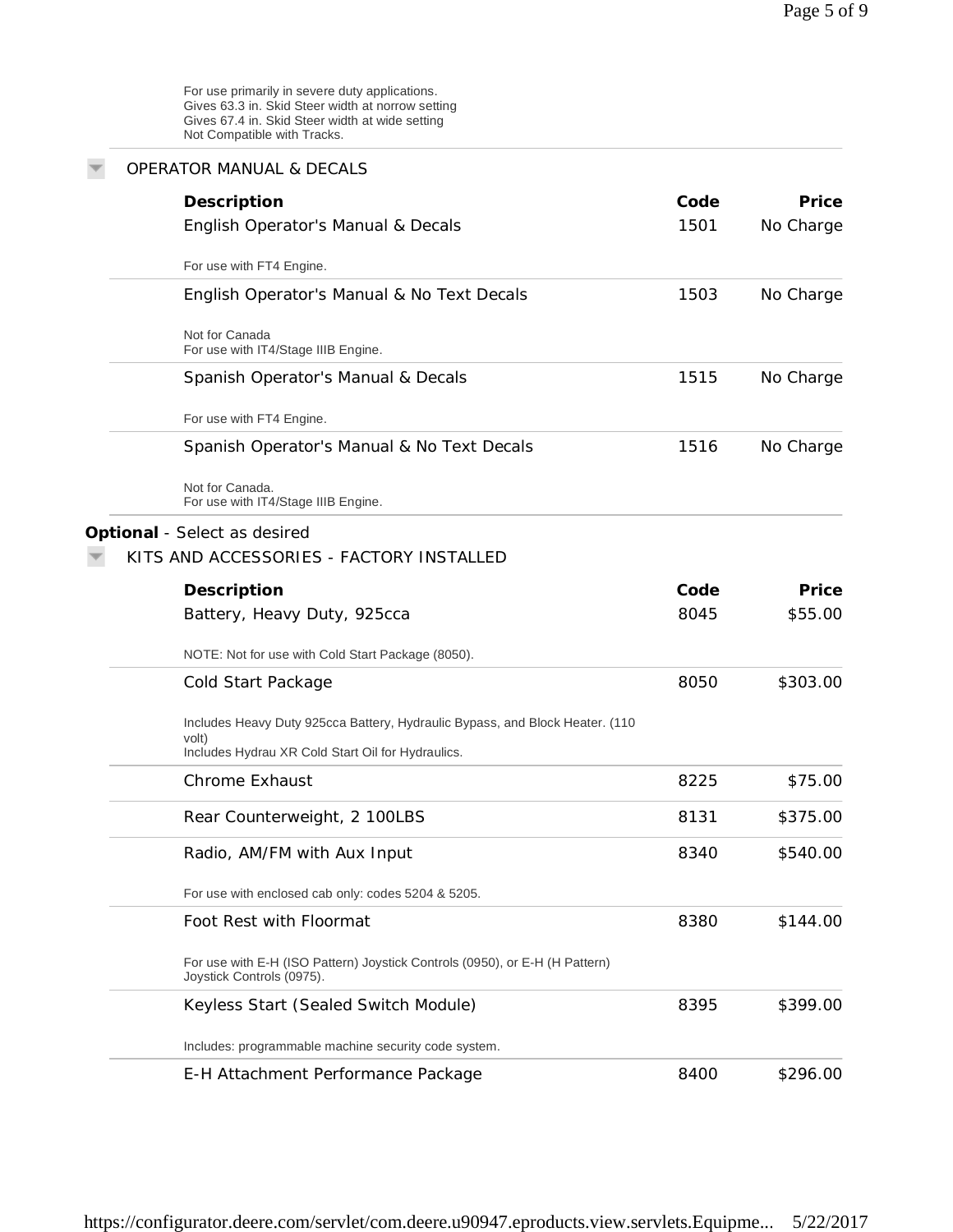| Replaces standard auxiliary couplers with connect under pressure couplers.<br>Includes 3 pin and 14 pin attachment control electrical harness.<br>Fully populated Joysticks with 4th function auxiliary control. |      |            |
|------------------------------------------------------------------------------------------------------------------------------------------------------------------------------------------------------------------|------|------------|
| <b>Connect Under Pressure</b>                                                                                                                                                                                    | 8410 | \$343.00   |
| Replaces existing Standard Auxiliary Coupler with Connect Under Pressure block.                                                                                                                                  |      |            |
| Deluxe Lighting Package                                                                                                                                                                                          | 8515 | \$900.00   |
| Includes 2 additional side lights and LED light bulbs for all exterior machine lights.                                                                                                                           |      |            |
| <b>BUCKETS:</b>                                                                                                                                                                                                  |      |            |
| See Attachments for Multi-Purpose Buckets                                                                                                                                                                        |      |            |
| Description                                                                                                                                                                                                      | Code | Price      |
| 66 in. Construction Bucket (16.2 cu. ft.)                                                                                                                                                                        | 9031 | \$997.00   |
| 66 in. Construction Bucket (16.2 cu. ft.) with Edge                                                                                                                                                              | 9032 | \$1,139.00 |
| 66 in. Dirt Bucket (14.5 cu. ft.)                                                                                                                                                                                | 9033 | \$870.00   |
| 66 in. Dirt Bucket (14.5 cu. ft.) with Edge                                                                                                                                                                      | 9034 | \$1,082.00 |
| 66 in. Dirt Bucket (14.5 cu. ft.) with Teeth                                                                                                                                                                     | 9035 | \$1,048.00 |
| 66 in. Tooth Bucket (16.2 cu. ft.)                                                                                                                                                                               | 9200 | \$1,099.00 |
| 66 in. Utility Bucket (20.6 cu. ft.)                                                                                                                                                                             | 9310 | \$963.00   |
| 66 in. Utility Bucket (20.6 cu. ft.) with Edge                                                                                                                                                                   | 9311 | \$1,128.00 |
| 60 in. Dirt Bucket (14.3 cu. Ft)                                                                                                                                                                                 | 9020 | \$801.00   |
| 60 in. Dirt Bucket (14.3 cu. Ft) with Edge                                                                                                                                                                       | 9021 | \$992.00   |
| 60 in. Dirt Bucket (14.3 cu. Ft) with Teeth                                                                                                                                                                      | 9190 | \$1,060.00 |
| 60 in. Grading Heel Bucket (14.3 cu. Ft)                                                                                                                                                                         | 9025 | \$855.00   |
| 60 in. Grading Heel Bucket (14.3 cu. Ft) with Teeth                                                                                                                                                              | 9027 | \$1,025.00 |
| 66 in. Grading Heel Bucket (14.3 cu. Ft)                                                                                                                                                                         | 9028 | \$970.00   |
| 66 in. Grading Heel Bucket (14.3 cu. Ft) with Teeth                                                                                                                                                              | 9030 | \$1,170.00 |
| <b>EXPORT CODES</b>                                                                                                                                                                                              |      |            |
| Code<br>Description                                                                                                                                                                                              |      | Price      |
| SPECIAL EQUIPMENT - ORDER AS DESIRED                                                                                                                                                                             |      |            |
| Description                                                                                                                                                                                                      | Code | Price      |
| Rust Preventative                                                                                                                                                                                                | 9909 | \$160.00   |
| Coating protects exposed unpainted surfaces from road salt during shipment.<br>Applied at PSL.<br>Not for use with export shipments as export pricing includes rust prevention.                                  |      |            |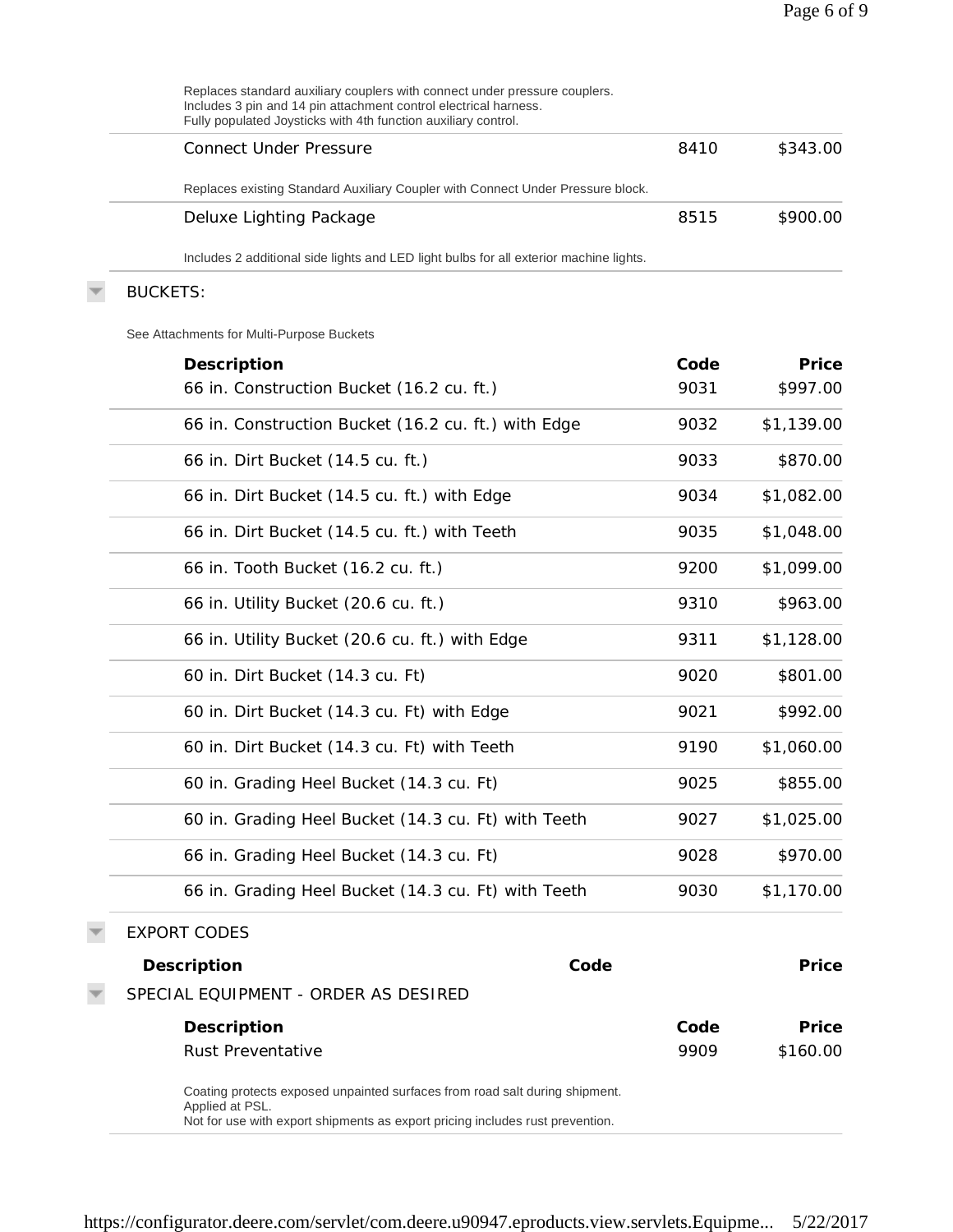DEALER-INSTALLED KITS

 $\overline{\mathbf{v}}$ 

| Description                                                                                     | Code     | Price             |
|-------------------------------------------------------------------------------------------------|----------|-------------------|
| Buckets:                                                                                        |          |                   |
| 60 in. Dirt Bucket (14.3 cu. ft.)                                                               | AT331803 | \$813.00          |
| 60 in. Dirt Bucket (14.3 cu. ft.) with Edge                                                     | AT333697 | \$1,007.00        |
| 60 in. Dirt Bucket (14.3 cu. ft.) with Teeth                                                    | AT336694 | \$1,076.00        |
| 60 in. Grading Heel Bucket (14.0 cu. ft.)                                                       | AT419835 | \$855.00          |
| 60 in. Grading Heel Bucket (14.0 cu. ft.) with Teeth                                            | AT441038 | \$1,025.00        |
| 66 in. Construction Bucket (16.2 cu. ft.)                                                       | KV11630  | \$997.00          |
| 66 in. Construction Bucket (16.2 cu. ft.) with Edge                                             | KV24751  | \$1,139.00        |
| 66 in. Dirt Bucket (14.5 cu. ft.)                                                               | AT354876 | \$870.00          |
| 66 in. Dirt Bucket (14.5 cu. ft.) with Edge                                                     | AT354874 | \$1,082.00        |
| 66 in. Dirt Bucket (14.5 cu. ft.) with Teeth                                                    | AT354880 | \$1,048.00        |
| 66 in. Foundry Bucket (14.6 cu. ft.)                                                            | KV11636  | \$889.00          |
| 66 in. Grading Heel Bucket (15.4 cu. ft.)                                                       | AT440989 | \$970.00          |
| 66 in. Grading Heel Bucket (15.4 cu. ft.) with Teeth                                            | AT441048 | \$1,170.00        |
| 66 in. Tooth Bucket (16.2 cu. ft.)                                                              | KV12311  | \$1,099.00        |
| 66 in. Utility Bucket (20.6 cu. ft.)                                                            | KV22801  | \$963.00          |
| <b>Cutting Edges:</b>                                                                           |          |                   |
| 60 in. Bolt-On Cutting Edge                                                                     | KV17819  | <b>View Price</b> |
| Requires additional hardware; see Parts.<br>Requires Six Grade 8 Plow Bolts and Nuts (PB625225) |          |                   |
| <b>Kits and Accessories:</b>                                                                    |          |                   |
| 12 Volt Demonstration Kit                                                                       | KV21995  | \$314.00          |
| 3-pin connector                                                                                 |          |                   |
| 2-inch Seat Belt with Shoulder Harness for Standard<br>Seat                                     | AT417007 | \$314.00          |
| 3-inch Seat Belt with Shoulder Harness for Standard<br>Seat                                     | AT417008 | \$476.00          |
| Adapter, Three-Point Hitch (Category 1 & 2 Hitch<br>Rating)                                     | AT451600 | \$883.00          |
| <b>Attachment Control</b>                                                                       | BYT10004 | \$743.00          |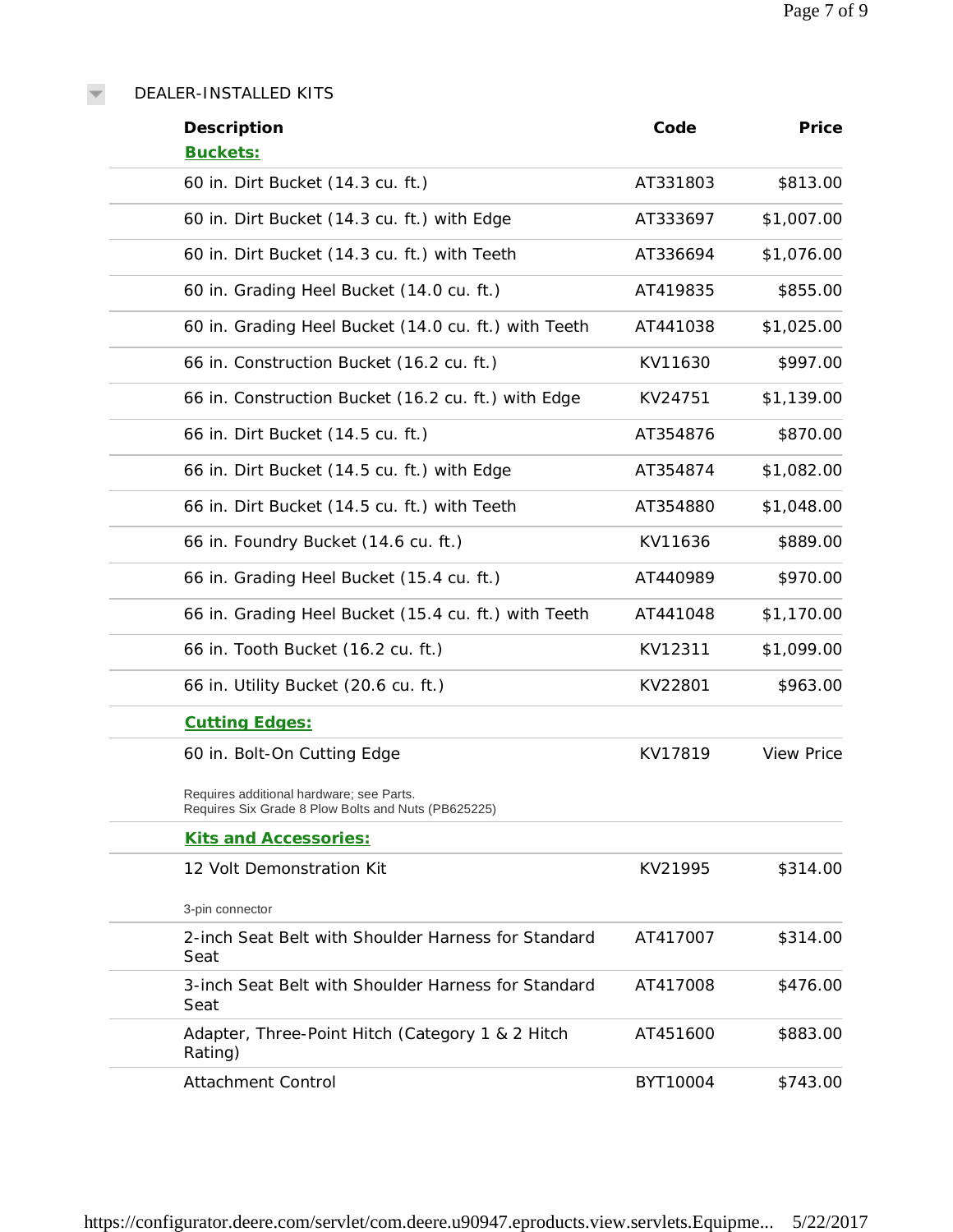For G series (models 316GR & 318G) with Manual Foot controls (0900) and Two-Speed (1050). Includes 3-pin and 14-pin connector. Replaces existing handles. Attachment Control For G series (models 316GR & 318G) with Manual Hand controls (0925) and Two-Speed (1050). Includes 3-pin and 14-pin connector. Replaces existing handles. BYT10006 \$743.00 Attachment Control Includes 3 pin and 14 pin connector. For use with EH controls 0950 or 0985 and without EH Attachment Performance Package code 8400. BYT10072 \$735.00 Block Heater Kit, 110V **AT464134** \$112.00 Block Heater Kit, 220V **AT464135** \$112.00 Bobcat Attachment Harness Adapter Kit Must have the 14 pin attachment connector already installed. AT417736 \$344.00 Boom Mounted Mirrors and BYT10168 \$75.00 Connect Under Pressure Auxiliary Field Kit Replaces existing Standard Auxiliary Coupler with Connect Under Pressure block. AT463917 \$343.00 Deluxe Light Package Includes 2 additional side lights and LED light bulbs for all exterior machine lights. AT459829 \$1,200.00 EH Joystick Performance Package Factory Code 8395 or kit AT459848 Keyless Start (Sealed Switch Module) is required prior to installing EH performance package. Enables the following features: Switchable control patterns between ISO and H Selectable propel aggressiveness Creeper Mode Boom and Bucket speed settings BYT10454 \$593.00 Engine Air Pre-Cleaner Kit AT440512 \$457.00 Fire Extinguisher Mounting Bracket Field Kit **AT465500** \$36.00 Fluid Sampling Field Kit **AT464541** \$20.00 Foot Throttle Removal Kit AT463994 \$52.00 Hazard Warning Lights AT446202 \$127.00 Radio Field Kit **BYT10069** \$510.00 Rear Counterweight Includes 2-100 lb. weights and mounting hardware. AT421580 \$274.00